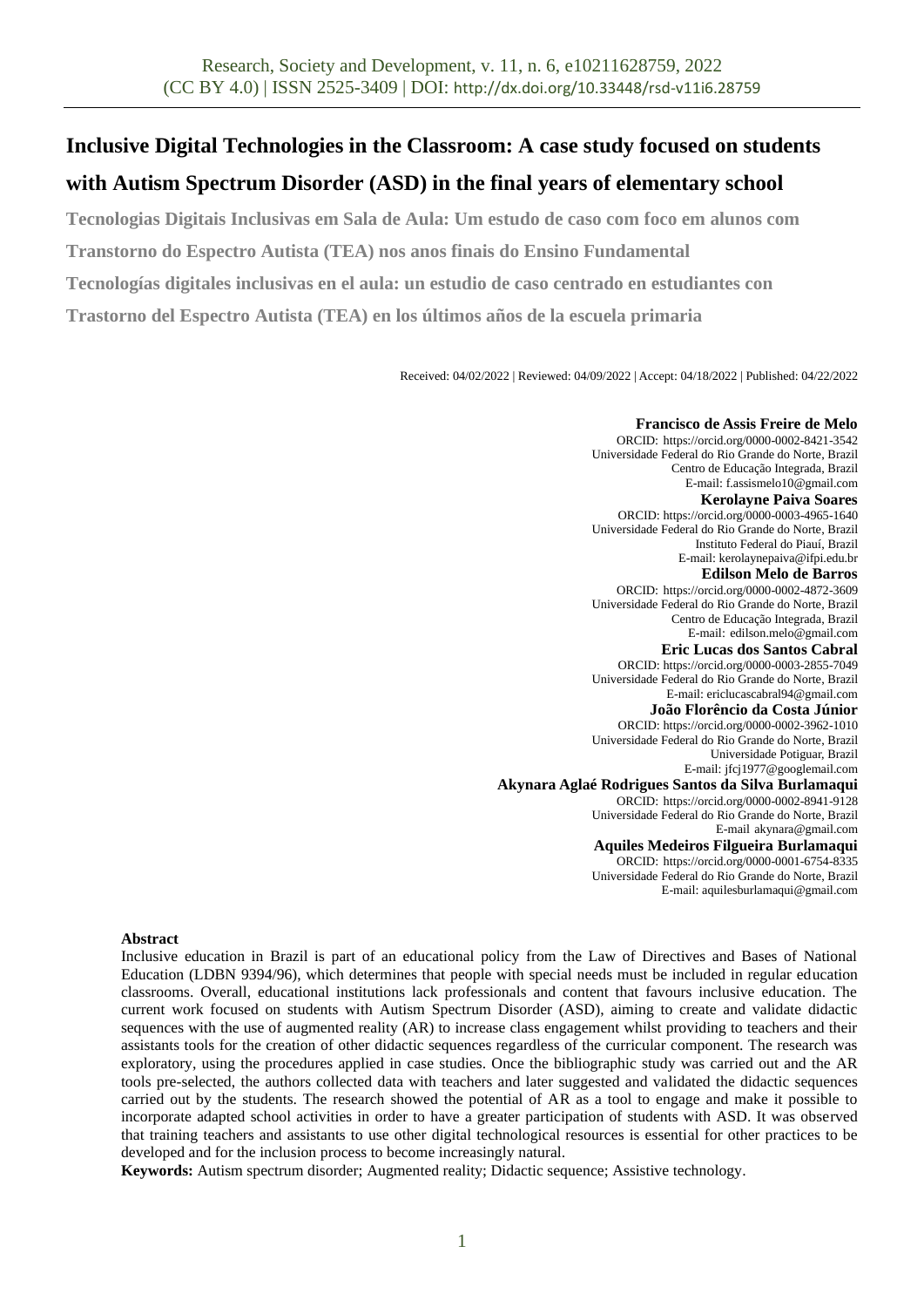#### **Resumo**

A educação inclusiva no Brasil faz parte de uma política educacional da Lei de Diretrizes e Bases da Educação Nacional (LDBN 9394/96), que determina que pessoas com necessidades especiais devem ser incluídas nas salas de aula do ensino regular. De modo geral, as instituições de ensino carecem de profissionais e conteúdos que favoreçam a educação inclusiva. O presente trabalho teve como foco alunos com Transtorno do Espectro Autista (TEA), com o objetivo de criar e validar sequências didáticas com o uso de realidade aumentada (RA) para aumentar o engajamento da turma e fornecer aos professores e seus assistentes ferramentas para a criação de outras sequências didáticas independentemente do componente curricular. A pesquisa foi exploratória, utilizando os procedimentos aplicados em estudos de caso. Realizado o estudo bibliográfico e pré-selecionadas as ferramentas de RA, os autores coletaram dados com os professores e posteriormente sugeriram e validaram as sequências didáticas realizadas pelos alunos. A pesquisa mostrou o potencial da RA como ferramenta para engajar e possibilitar a incorporação de atividades escolares adaptadas para uma maior participação dos alunos com TEA. Observou-se que a capacitação de professores e auxiliares para o uso de outros recursos tecnológicos digitais é essencial para que outras práticas sejam desenvolvidas e para que o processo de inclusão se torne cada vez mais natural.

**Palavras-chave:** Transtorno do espectro autista; Realidade aumentada; Sequência didática; Tecnologia assistiva.

#### **Resumen**

La educación inclusiva en Brasil es parte de una política educativa de la Ley de Directrices y Bases de la Educación Nacional (LDBN 9394/96), que determina que las personas con necesidades especiales deben ser incluidas en las aulas de educación regular. En general, las instituciones educativas carecen de profesionales y contenidos que favorezcan la educación inclusiva. El presente trabajo se enfocó en estudiantes con Trastorno del Espectro Autista (TEA), con el objetivo de crear y validar secuencias didácticas con el uso de realidad aumentada (AR) para aumentar la participación en clase y brindar a los docentes y sus ayudantes herramientas para la creación de otras didácticas. secuencias independientemente del componente curricular. La investigación fue exploratoria, utilizando los procedimientos aplicados en estudios de casos. Luego de realizar el estudio bibliográfico y preseleccionar las herramientas de RA, los autores recolectaron datos de los docentes y posteriormente sugirieron y validaron las secuencias didácticas realizadas por los estudiantes. La investigación mostró el potencial de la RA como herramienta para involucrar y posibilitar la incorporación de actividades escolares adaptadas para una mayor participación de los alumnos con TEA. Se observó que la formación de docentes y auxiliares para el uso de otros recursos tecnológicos digitales es fundamental para que se desarrollen otras prácticas y que el proceso de inclusión sea cada vez más natural. **Palabras clave:** Desorden del espectro autista; Realidad aumentada; Secuencia didáctica; Tecnología de asistencia.

## **1. Introduction**

The first epidemiological studies on Autism Spectrum Disorder (ASD) were documented in the 60s and 70s in England, by Lotter (1966) and Wing (1979), and in the United States by Treffert (1970). Elsabbagh et al. (2012) in their study entitled Global Prevalence of Autism and Other Pervasive Developmental Disorders, work commissioned by the WHO, estimates that 1 in 160 children presents autism spectrum disorder. In the Americas, the United States and Canada are the countries that stand out in the exposition of case reports on the subject. In South America, Argentine and Venezuelan researchers have published academic works (2 studies) on the subject, whilst in Brazil the discussion seems to be still incipient.

Isolated efforts seeking more precise data are present in the Brazilian literature, as it was observed in the city of Atibaia. In a pilot study carried out by Ribeiro (2007) it was found that the proportion of ASD cases was 1 to 3, considering girls and boys, respectively. The research focused in a district of the city, totalling 470 children, aged between 7 and 12 years. It was noticed that 76 of them, that is 5.1% of the total, were diagnosed with some pervasive developmental disorder (PDD).

The research faces several obstacles regarding its scalability. As mentioned by Ribeiro (2007) the participants' difficulties in understanding the questionnaire, lack of staff to assist in the application of questionnaires and practical questionnaires usually affects the complete application of the screening protocol in all individuals. As of 2022, with Law 13.861/19, more information about autism will be obtained in the national territory.

In Brazil, there is no detailed study on the number of autistic people in the country, although it is estimated that there are 2 million people in this condition. With Law No. 12,764 (Berenice Piana Law), of December 2012, Brazil instituted the National Policy for the Protection of the Rights of Persons with Autism Spectrum Disorder.

Guideline VII of article 2 of law 12,764/12 emphasizes the encouragement of training and qualification of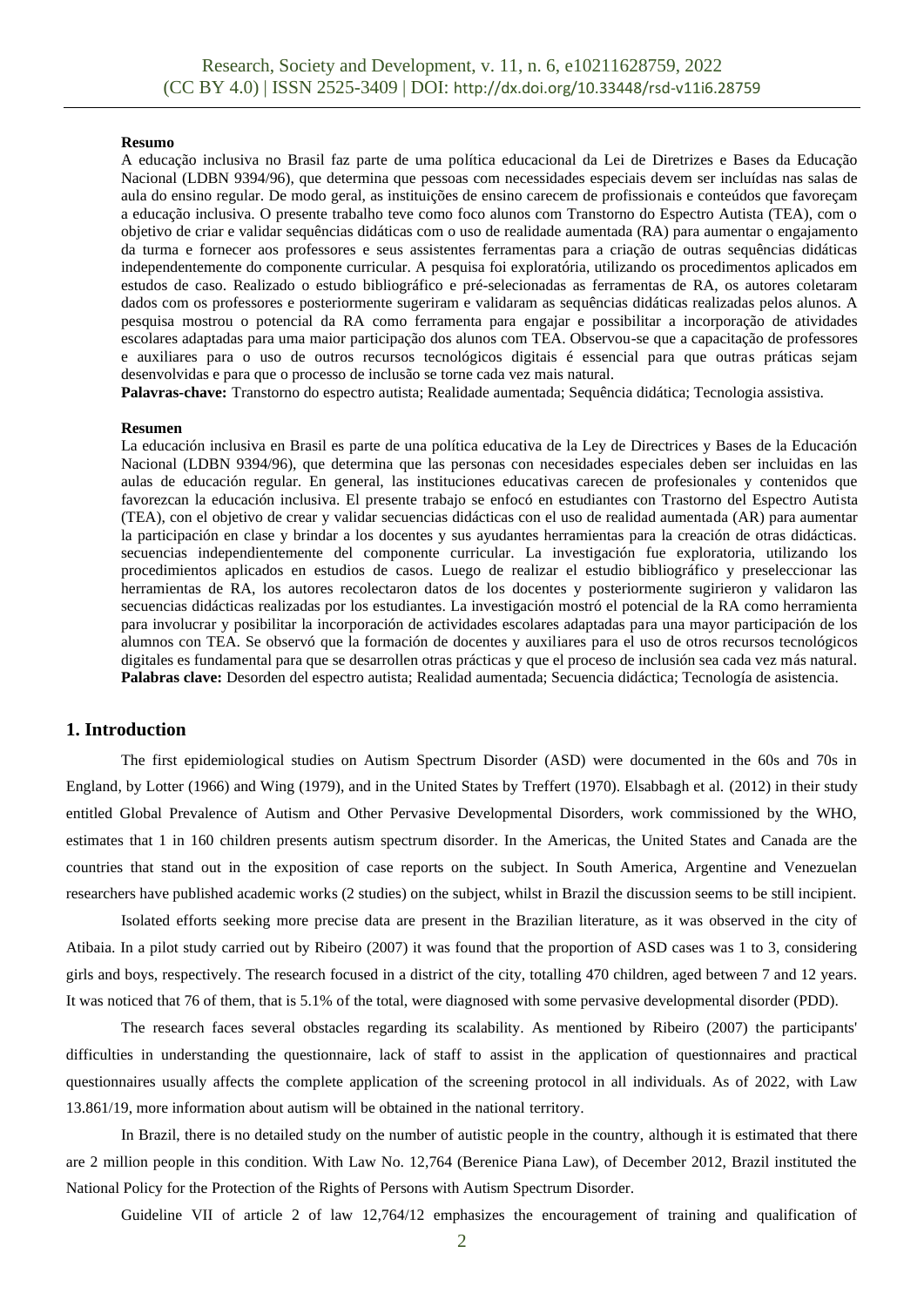professionals specialized in caring for people with autistic spectrum disorder, as well as parents and guardians. The objective with training and qualification is to favour the integration and real inclusion of those belonging to the ASD in regular schools, communities and families.

The implementation of an inclusive practice as well as the guarantee of teaching quality, providing the necessary conditions for students, is continuous and dynamic process, especially because the school is in constant transformation, built on people and different realities. (Bersch, 2009). Inserted in the debate of inclusion of students of various types of disabilities in the cognitive field, this article will focus on discussing the autism spectrum disorder as a reality in Brazilian schools.

At the educational level, Manzini et al. (2005) affirms that the adaptation of pedagogical resources would be possible for issues such as learning and development to improve simultaneously. The adaptations endeavour to make possible for the student with some type of disability to be able to have their learning enhanced, a situation that would not occur without the help of such assistive technology.

According to Bersch (2006) assistive technology is the set of resources and services that contribute to providing or expanding functional skills for people with disabilities, and consequently promoting independent living and inclusion. For assistive technology to be successful, making the appropriate resource selection is essential, thus the importance of student participation. The interaction between the team that will make the assistive technology available and the student may lead to greater autonomy for the student and further usability for the solutions.

The motivation for the current research arose from the authors' perception of the learning routine of children with ASD, sometimes characterized by significant idleness, since conventional activities are not suited to their cognitive variability. Through observation, the authors also realized that classroom assistants (generally psychologists, pedagogues, psychopedagogues and speech therapists) with exclusive responsibility for these students failed to contribute to mitigate this scenario. Thus, the current study proposes an investigation into how to improve the learning experience in the classroom by children with ASD through the application of assistive technologies, especially those considered low cost.

## **2. Methodology**

Kirner et. al. (p. 290, 2006) suggest that augmented reality environments allow the users to experience sensations. The interface allows the child with special needs to establish new connections and, through their actions (natural behaviour), interaction occurs more naturally.

Augmented reality allows the superposition of objects and virtual environments with the physical environment, through technological devices (Kirner & Siscoutto, 2007). With the popularization of smartphones and mobile networks, this technology has attracted the attention of several market segments such as gaming.

There are already several tools available to work with augmented reality. Both free and paid as well as tools that mix free and paid features. In the current article it was utilized applications/platforms that were either free or had free features. Thus, one of the intimal steps of the work was searching for applications that could favour the autonomy of the teacher or help to create didactic sequences for students with ASD. Within that criteria, the following applications were identified: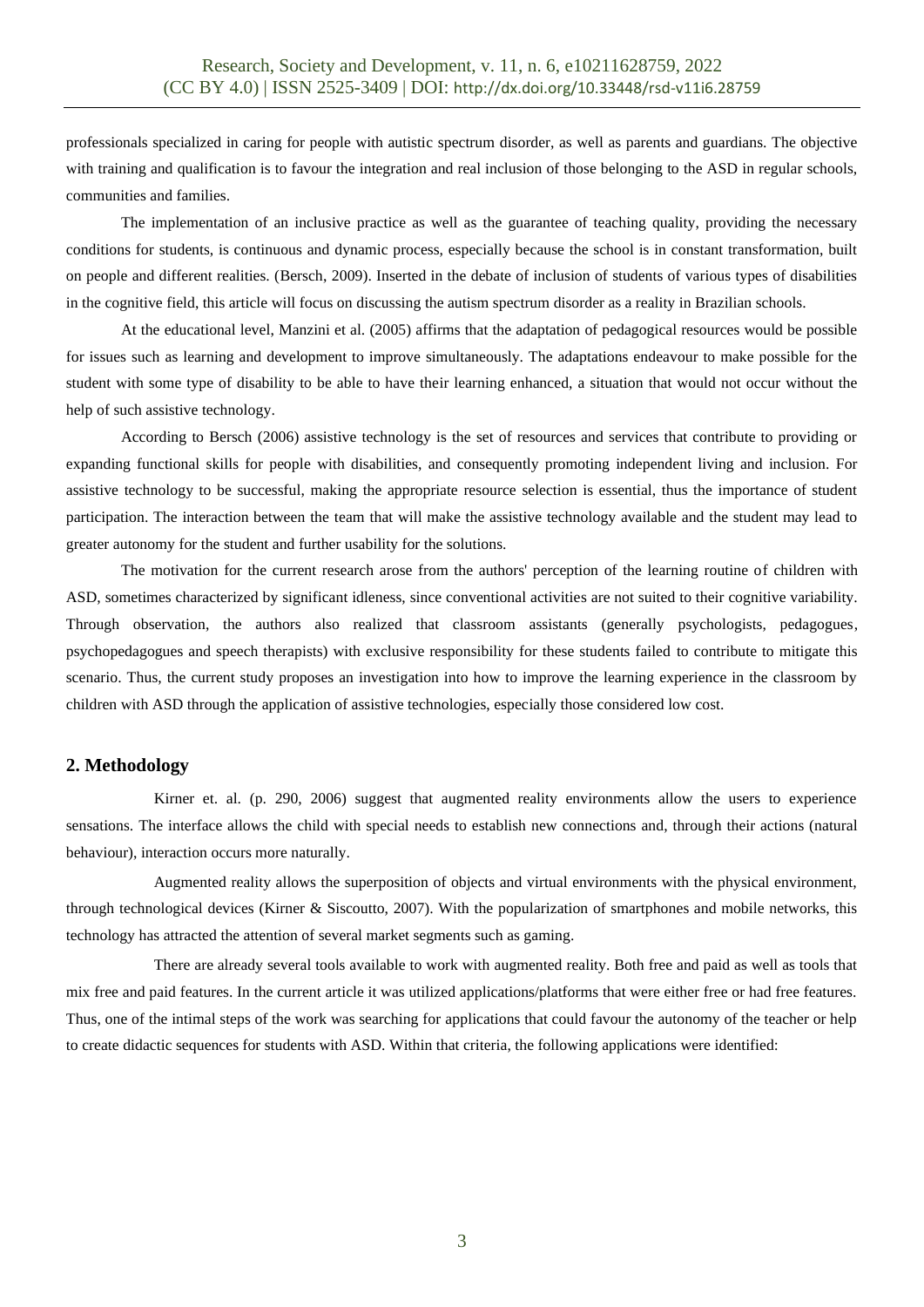| <b>Name</b>         | URL                              | <b>Features</b>                                                                                                                                                                                                             |  |
|---------------------|----------------------------------|-----------------------------------------------------------------------------------------------------------------------------------------------------------------------------------------------------------------------------|--|
| Metaverse           | https://studio.gometa.io/landing | Story creation, tours, quizzes, online editing.                                                                                                                                                                             |  |
| $Eon-XR$            | https://eonreality.com/platform/ | Free version limited to creating 5 lessons. Variety of free and<br>paid 3D elements for creating classes.                                                                                                                   |  |
| Assemblr            | https://www.assemblrworld.com/   | Robust platform for the creation of lessons;<br>Software download required to create lessons;<br>Application with educational emphasis to use the created<br>sequences;<br>Possibility of interaction with virtual objects. |  |
| <b>OuiverVision</b> | https://quivervision.com/        | Platform with paid and free options;<br>Some AR experiences have lessons to complement the<br>experience;<br>The drawing feature can be a differential to create<br>interrelations with students between real and virtual.  |  |

|  |  |  | Table 1 - Platforms and apps with AR to create didactic sequences with AR |  |
|--|--|--|---------------------------------------------------------------------------|--|
|--|--|--|---------------------------------------------------------------------------|--|

Source: Authors.

The next stage was starting the process of creating the didactic sequences, that is, the set of ordered, structured and articulated activities to accomplish specific educational goals, which have a beginning and an end known by teachers and students alike. Such definition is utilized in the current article as to contribute in a clear and objective way to the teaching of children with ASD, also giving the educators autonomy for the development of new didactic sequences with the use of the three phases: planning, application and evaluation (Zabala, 1998).

According to Zabala (1998), learning depends on the unique characteristics of each one of the learners; largely corresponding to the experiences that each one has had since birth; the way one learns and the pace of learning varies according to abilities, motivations and interests. For Libâneo (2006), the teaching process is driven by factors or specific conditions that already exist or that it is up to the teacher to create, in order to achieve school goals. Therefore, it is necessary to pay attention to the diversity of students when creating didactic sequences, including student with ASD or another disability or even the neurotypical ones; they should have didactic sequences closer to their realities. However, the non-occurrence of this personalization of teaching is more visible when students with special educational needs are left idle state, even with assistants' involvement, and content is not adapted to their reality.

Libâneo (2006) states that the teacher plans, directs, organizes, controls and evaluates teaching with specific goals: the active learning of the student as well as the cognitive relationship between the student and the subject of study.Once the answers to the questionnaire were analysed and the objects of knowledge that would be worked with that student were evaluated by the participant teacher, the creation of the didactic sequence was initiated. For this purpose, data was collected through survey (Gil, 2002), so that the researchers could analyse the teachers' profile (training to work with ASD, interest in increasing student engagement) as well as understand the characteristics and abilities of students with ASD from the teacher's point of view.

According to Gil (2002), data collection in case studies is complex and the data collection must be carried out through different procedures in order to validate the study, preventing it from being subordinated to the subjectivity of the researcher. According to Yin (2001), the case study is seen as the most adequate design for the investigation of a contemporary phenomenon within its real context, where the limits between the phenomenon and the context are not clearly perceived. Furthermore, Gil (2002) emphasizes that, when using the case study, it is necessary to take due care in planning the research so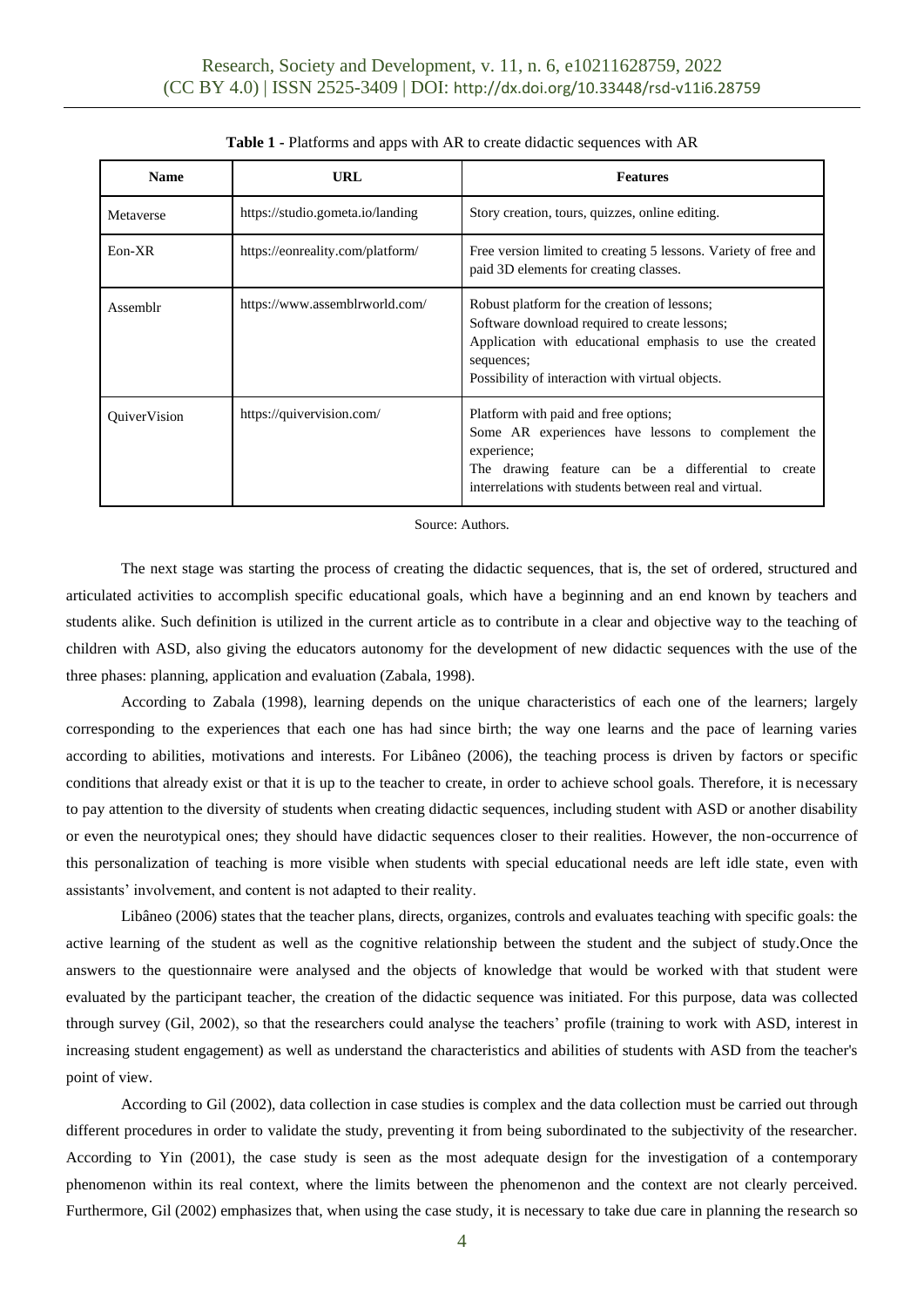that its results do not become just a pile of data. For Severino (2010) the chosen case must be significant and well representative, in order to be able to support a generalization to similar situations.

The research was developed in a private school in Natal, the capital city of the state of Rio Grande do Norte, in Brazil, with 2 students from the 6th year of the Final Years of Elementary School. The students who participated in the survey are within the mild degree of the autistic spectrum. The first one here called student01 is 12 years old, uses tablets and notebooks to watch videos, is literate and usually walks a lot in class whether something has caught his attention or not. Student02 is 12 years old, he also finds it easy to use digital resources. However, Student02 finds it easier to maintain the routine, remains seated during classes, answers when asked, and has considerable autonomy to perform the assigned tasks.

The 6<sup>th</sup> year of teaching was chosen as it brings significant change in the routine of the student with ASD. Instead of only one teacher, they will experience about 10 different teachers when reaching the final years of elementary school. In the following stage, the AR tool to contribute with the proposed activity was selected (the tools proposed on Table 1 were utilised).

Science teachers suggested the Syllabus on Cells, as it would be the first contact of these students with AR. Hence a didactic sequence was created the by the researchers that started with paintings in the animal and plant cells and then with the help of the QuiverVision application, the students pointed to the screen to visualize the cell. An analysis of the application of didactic sequences will be posteriorly presented in the results.



**Figure 1 -** Cell painting.

Source: Authors.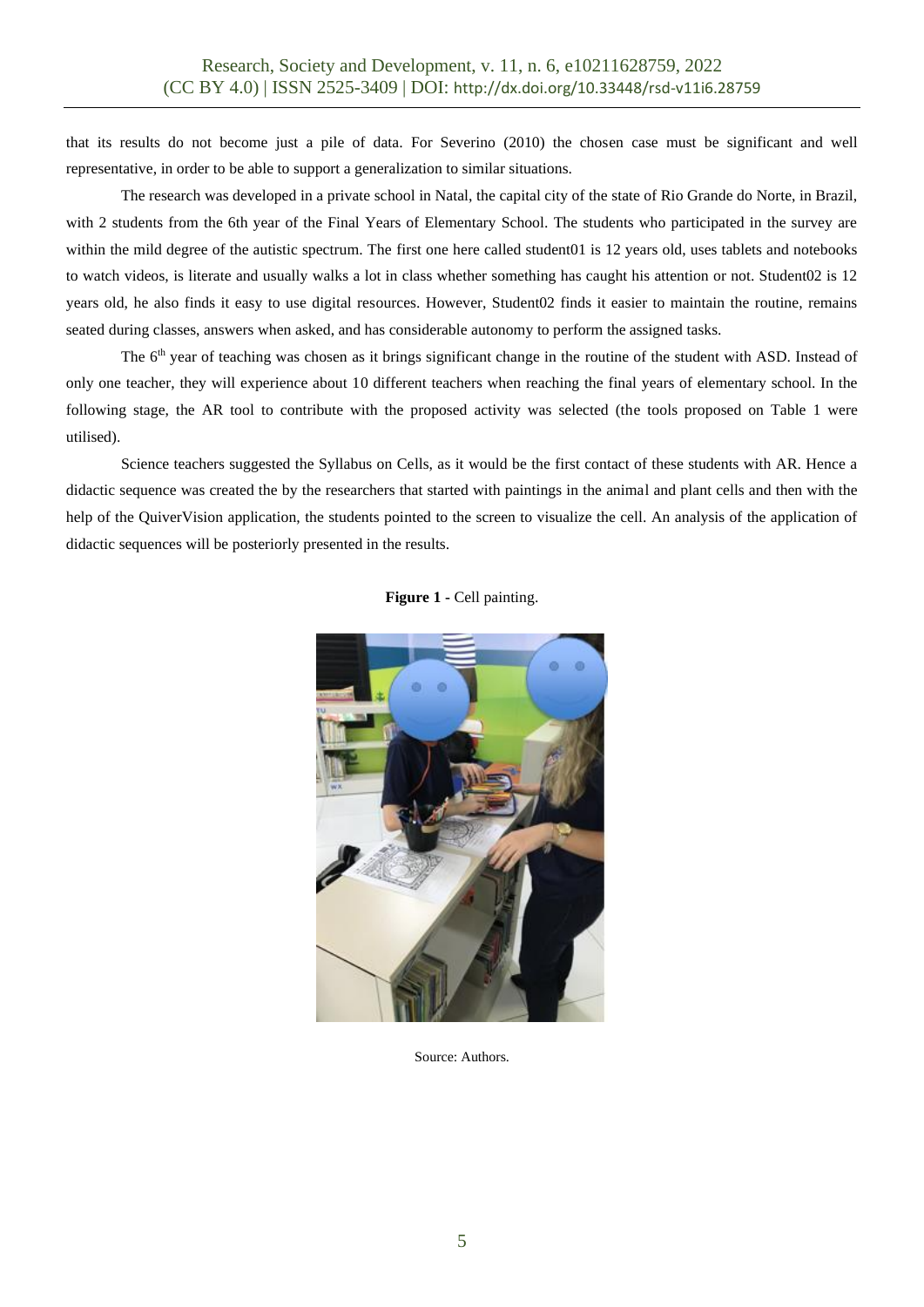

**Figure 2 -** Visualization with AR.

Source: Authors.

After the first experience, Metaverse software started to be utilised. With an application available on the Apple Store and Play Store, in addition to an online platform for creating experiences with augmented reality, we used the knowledge object: Verbs. This didactic sequence was created so that students could perform actions of their daily lives such as running, sitting, jumping. The sequence triggering was rather straight forward, the students pointed only once to the QR Code and then they were able to live the experience with more freedom. It is worth noting that in the application of this sequence all students participated, not only those with the diagnosis of ASD, which allowed the researchers to have an inclusion process as proposed in guideline VII of article 2 of law 12.764/12 (Berenice Piana Law).

## **Figure 3 -** Activity Explanation.



Source: Authors.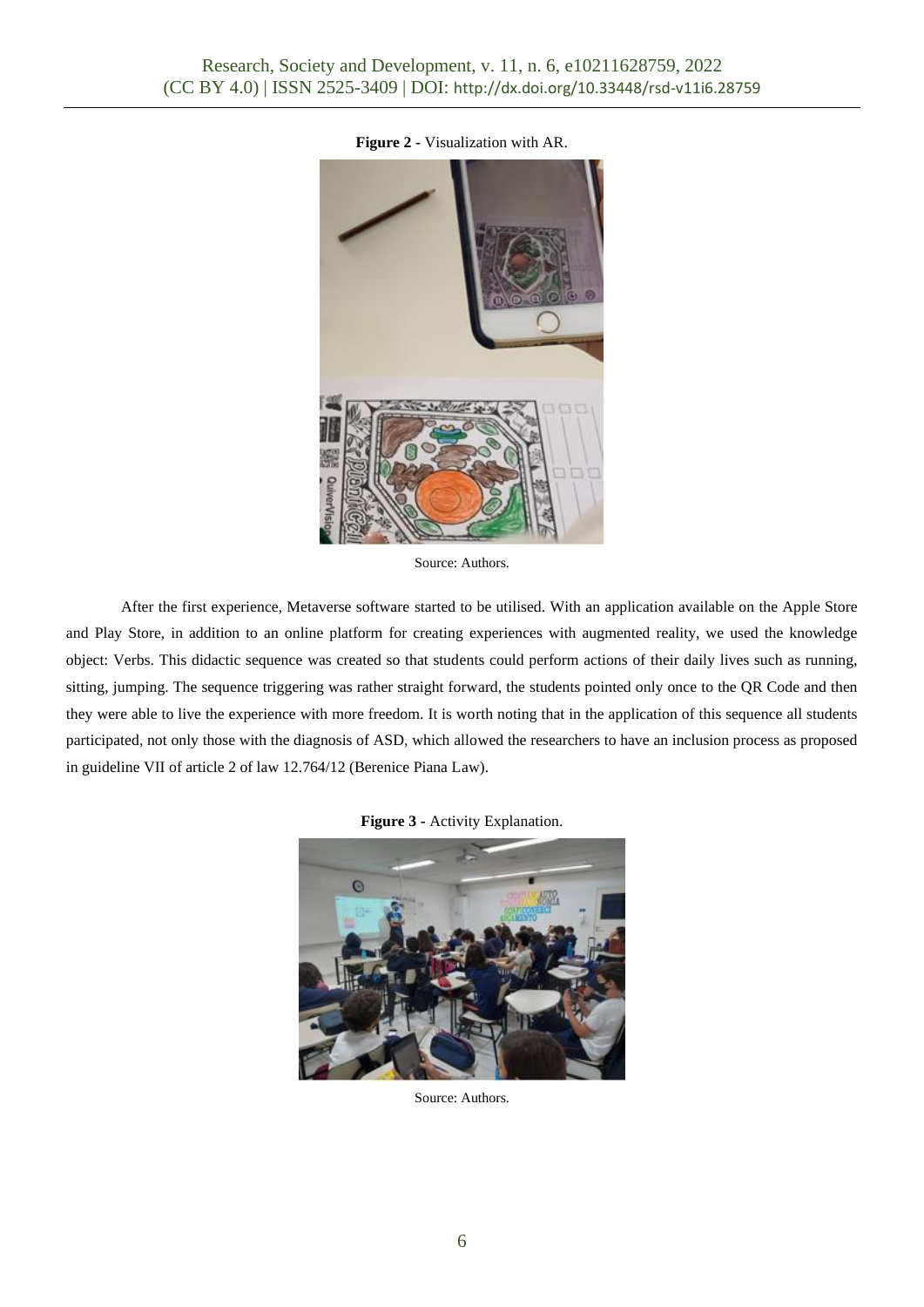**Figure 4 -** Application with AR.



Source: Authors.

## **3. Results and Discussion**

The purpose of this article was to carry out a study on how a didactic sequence with augmented reality could be created in a way that would serve as a support for the assistants of students with Autism Spectrum Disorder (ASD) so that when applying the content in an adapted way to autistic children they could be more integrated and less idle in the classroom.

The choice for augmented reality comes from the statement by Soares (2017) that children with ASD show considerable interest in electronic devices, such as computers, smartphones, tablets and video games, and by Rosa (2018) that AR offers the user greater interactivity and increases the chances of using the application; furthermore, teaching pedagogical content with the help of AR presents a certain didactic differentiation, making this task more dynamic and enjoyable for both the student and the teacher.

With the didactic sequences created the assistant and/or teacher and the student only needed a device (smartphone or tablet) compatible with the application so that the interaction with the augmented reality resources took place in the classroom itself.

#### **3.1 Survey – Teachers**

A survey in which the participating teachers answered questions related to their experience with children diagnosed with ASD and their observations about the child was applied. 10 teachers responded to the survey, from the following curricular components: 4 of Science, 2 of Geography, 1 of Arts, 1 of Mathematics, 1 of English and 1 of Portuguese.

Amongst the participants, all reported having students diagnosed with ASD, but only 1 teacher (10%) claimed to have proper training to work with this type of student. The lack of training (40%) and time for planning (40%) were the points considered by teachers as the most difficult to include these students in their classes.

30% of the teachers who answered the questionnaire did not have their didactic sequence adapted for students with ASD, whilst (20%) were not aware if it was adapted, but when asked if they would be interested in applying didactic sequences with augmented reality as a way to increase their student's engagement in classes all answered yes.

#### **3.2 Survey – Teachers' perception on the students**

Once information about the teacher's experiences with children with ASD was collected, they were requested to inform how they perceived such students in the classroom. The authors aimed to understand how the participation of students in the classroom was and 70% reported that students only interacted sometimes.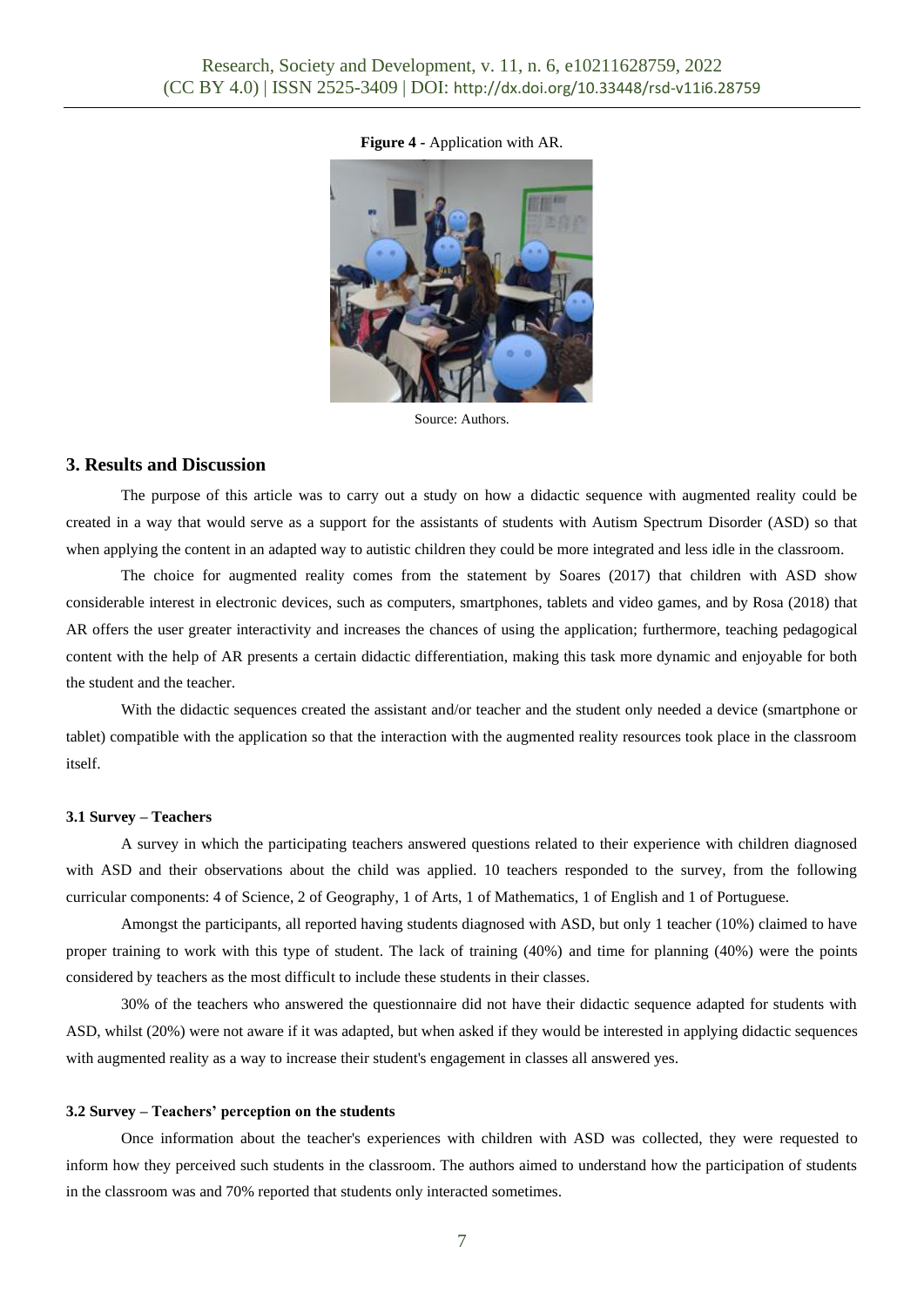When the authors asked about the type of class in which the student participates the most, the answers were quite varied and inconclusive. Which leads to the reflection that it is dependent on several factors within the context and the subject that will be addressed, and each student has different characteristics and interests.

Regarding the use of digital technologies by students with ASD, none of the research participants stated that students would have little or no interest in technological resources. As the digital technological resource in which the students would be most interested, the tablet is predominant over smartphones and notebooks. Regarding classroom support, 70% said that the greatest need is for verbal support.

The last question concerns the skills and/or behaviours that already exist in students with ASD. This question was adapted from the Assessment of Basic Language and Learning Skills (ABLLS-R) assessment protocol, which assesses basic language and learning skills in various contexts of the routine of a child with ASD. In this article it is used the topic: following classroom routines. The highlights are: Does the student follow guidelines upon request? (Example: queuing up) (50%) and He is literate (70%).

The teachers who answered the survey teach in the 6th grade of the Final Years of Elementary School, which represents students aged 11 years. Results so far make clear the contact of teachers with children with ASD is existent, as it is the interest in having proper training to work with them, but the lack of time and suitable training are factors that can directly impact the creation of didactic sequences that favour the teaching-learning process for students with ASD. The teachers' view of their students also shows that students have considerable contact with digital technological resources and that the tablet is the most utilised one.

#### **3.3 Didactic sequences**

It was observed that the use of augmented reality in didactic sequences is an interesting way for practices to be developed with students. During the application of the didactic sequences, a greater engagement of students with ASD was evidenced; however, it does not mean that only activities with AR should be applied to students, they are strictly auxiliary tools. What the research has shown is the increasing importance of training so that teachers and assistants can adapt activities for students in a continuous and systematic search for inclusion. After the application of the didactic sequences, a new survey was applied to the teachers and assistants involved to verify their perception of what was accomplished. The survey was developed based on the ABLLS assessment protocol and was answered by 1 teacher and 1 assistant.

Initially, it was asked if the student was able to follow the instructions to move between one area of the room and another when requested. In 50% of the applications the student did this independently whilst the other 50% needed a warning.

When asked if the students waited their turn to perform the commands and if they performed the activity independently of other situations that occurred in the classroom, 50% of the answers were independently and 50%, after a warning. The fact that in all questions the students performed the requested didactic sequence can be considered a satisfactory accomplishment.

When asked if any of the students had difficulty using the tablet or smartphone, 100% said no. And only one student needed motor help to perform the activity. When we asked if they would carry out other activities with AR and if this type of activity could increase the engagement of students with ASD in the classroom in order to favour learning, both teacher and assistant said yes.

#### **3.4 Application analysis - Didactic sequence 01**

Along with the teacher's assistant, student01 was presented with the class proposal and showed interest. As he likes to stand, he was left free to choose where he would do the activity. The engagement started very well with the painting of the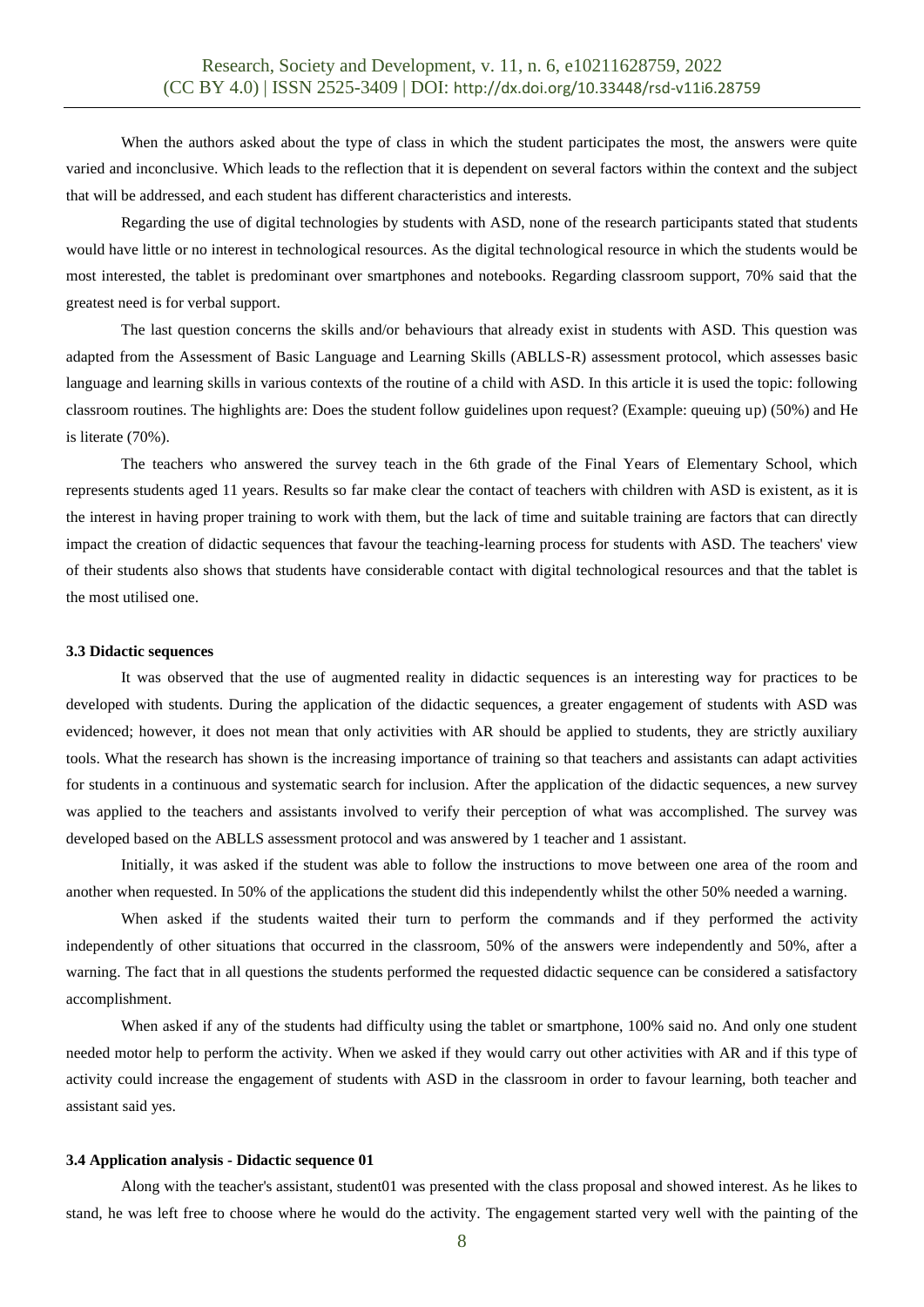parts of the animal cell. It was observed at this point that the student identified the patterns of part of the cell by filling in a colour for each part.



**Figure 5 -** Application with student01.

Source: Authors.

At the end of the painting, the student started the process of seeing the cell with the resource of augmented reality. At first, engagement remained high with the student using their finger to rotate the image, see the name of the cell parts, rotating and zooming the smartphone to see the cell more closely. However, upon discovering that he could move the mobile phone, the student could no longer see the images, since the camera had to be pointed at the drawing. After 3 more attempts the student lost interest.

Student02, who was from another class, performed the activity at another time. His development was much more fluid than that of student01, even though they both had the same degree of autism, the mild one. He demonstrated a high engagement throughout the course of the didactic sequence, even in the activity to identify the parts of the cells after the moment of exploration with the resource of augmented reality. By leaving student 02 free, he maintained his interest in observing the cell with the augmented reality feature. He had no difficulty observing the cell even as he moved the smartphone to see the cell more closely or at different angles.

The didactic sequence 01 demonstrated that the QR Code may not favour students who like to move around the room more often, the smartphone utilised needs to have good processing power and the internet connection also needs to be stable. In this sequence it was utilised an iPhone 7 with 4g connection which caused a certain slowness. When migrating to a WIFI connection, the performance of the application, which at first needs to download the content to be viewed in AR, has significantly improved. Another factor observed is that the didactic sequence was applied only to the same ones, that is, students with ASD had an adapted sequence applied differently from neurotypical students. After the application and in conversations with the assistants and teachers, it was observed that it would be possible for the lesson to be applied to the whole class.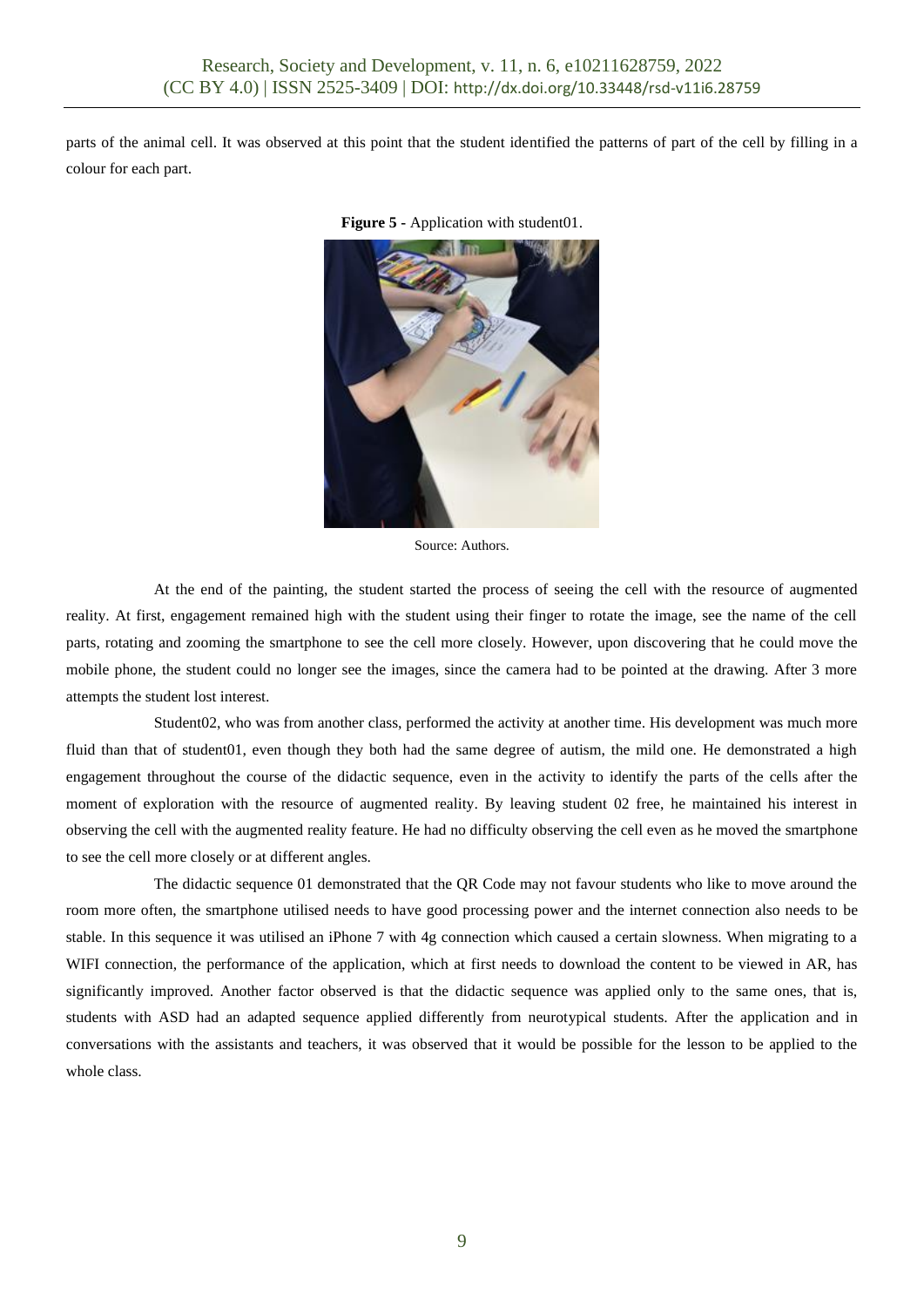

**Figure 6 -** Application utilization indication.

Source: Authors.





Source: Authors.

#### **3.5 Application Analysis - Didactic Sequence 02**

After the first experience, it was created a didactic sequence for the Portuguese Language subject, which at first seemed quite challenging when observing the proposed object of knowledge: Verbs. However, after some conversations and research, it was noticed how important the learning of such an object of knowledge is for the development of the autonomy of children with ASD. Another concern experienced in the second didactic sequence was that all students in the class used the same didactic sequence, which provided an opportunity for proper inclusion.

It was utilised the Metaverse app available for Android and iOS, which allowed all students to use it in the classroom. The first point to observe in this sequence was the dynamics of the school's internet network, since its firewall blocks certain applications. The application worked with students in various contexts in addition to Augmented Reality, such as text and audio explanations in the application itself, which allowed greater autonomy for children.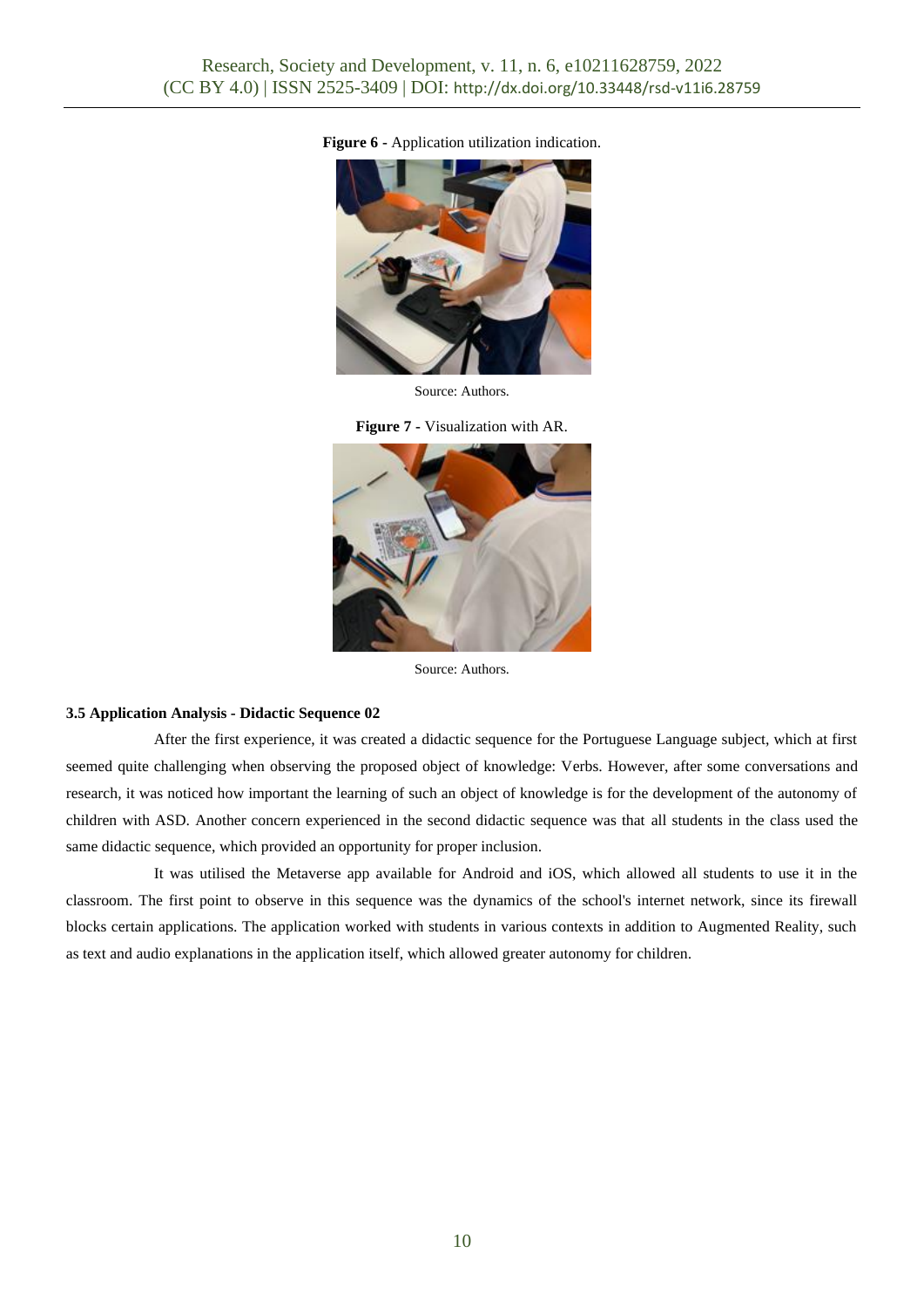## **Figure 8 -** Using the QR Code.



Source: Authors.

The first moment of the class was developed by the Portuguese language teacher on the object of knowledge Verbs. After the initial speech, the students were instructed to open the application and point to the QR Code available on the classroom board. After starting the experience, the students no longer needed the QR Code, which favoured the dynamics of the activity. The students were able to perform the requested actions during the course of the activity. The development of student01 and student02 was rather satisfactory. As student01 usually moves a lot, situations in which he could run, walk and also sit were introduced so that this skill could be developed. Student02 was very attentive and autonomous to carry out the actions proposed in the didactic sequence.



**Figure 9 -** Action of sitting with AR performed by the student.

Source: Authors.

The didactic sequence 02 brings the reflection that with training and interest from all parties it is possible to have adapted and really inclusive activities. The use of digital technology by students with ASD also favoured the application of this activity, since they had the autonomy to advance between the actions that were proposed in the activity.

## **4. Conclusions**

Throughout the research it possible to visualize the many possibilities of activities to carry out with the students, that the fear of failing to apply the didactic sequences with students with ASD was decreasing as the contact with them increased, that listening or reading the demands of teachers give space to engagement to further develop students with ASD. It is known that the process of inclusion in regular schools is already taking place and tends to increase with each passing year, but for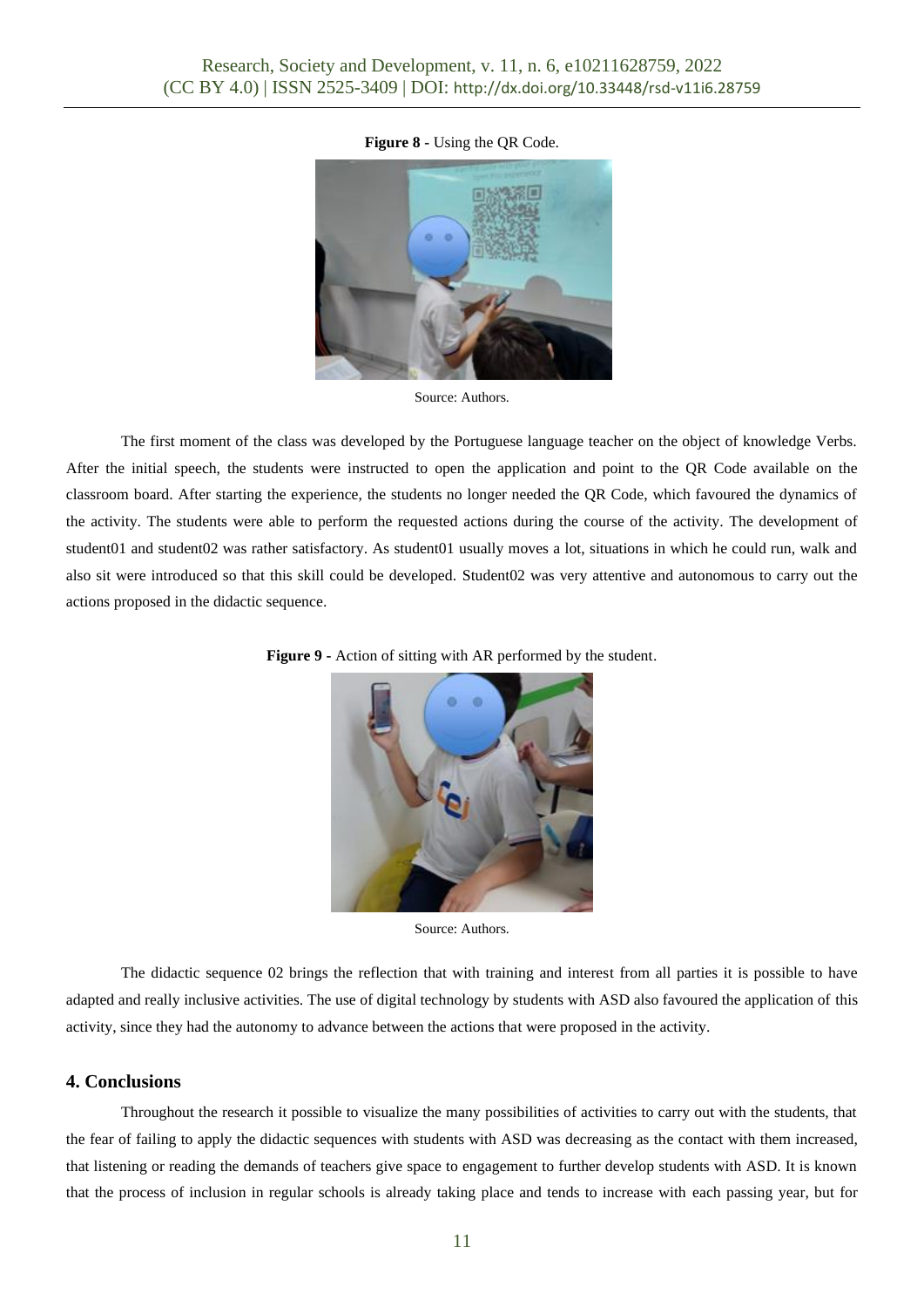inclusion to happen in all its aspects it is still necessary continuous and systematic training, individualized monitoring, and increasingly clear processes.

This article presented an approach with the use of a technology that is not yet common in schools, but that can have a significant impact on both students and teachers. The questionnaires applied made clear the teachers' interest in engaging these students, in getting to know new digital technologies, in participating in the processes of creating adapted didactic sequences and that training to work with such an audience is very important. In view of what was seen in the surveys and the didactic sequences developed and applied, it was found that the participation of students with ASD was more active and that they were able to further interact during the learning process, this analysis considers the curricular units involved in the research.

A point to highlight was the non-participation of the assistants during the production of the didactic sequences due to existing schedule demands. On the other hand, their participation during the application was noted as very important, since there is a contact and trust of students with ASD with them. Their greater participation in these productions can be favourable to enable the production of didactic sequences that are increasingly personalized for students.

Regarding the use of augmented reality platforms and applications analysed during the research, it is evident that there is already free material to be explored by teachers in order to create didactic sequences with relevant experiences with AR for students. It is also a fact that the help manuals available are not always didactic and do not facilitate learning, which will require time to study and analyse the tools available. In the current article, free tools were analysed, focusing on the educational demands that can be met with the use of augmented reality technology.

When returning to the initial question of this research "How to improve the use of learning in the classroom of children with ASD?" it was observed that the use of augmented reality can actually favour such engagement, in addition to the didactic sequence itself having already been adapted for them, we still have the visual aspects and digital resources that collaborate for this. Therefore, the authors sustain that it is possible that this research can be continued for a larger audience of children with ASD at different levels of education, so that by generating visual exhibitions with AR and different objects of knowledge, they can generate not only technical knowledge in the students, but also knowledge that can provide autonomy for everyday tasks.

Finally, it is expected that the current research can contribute to encouraging teachers from the most diverse areas of knowledge to apply adapted didactic sequences, either with augmented reality or other digital technology for students with autism spectrum disorder.

## **Acknowledgments**

To the Centro de Educação Integrada (CEI) for the support in carrying out this research.

## **References**

Bersch, R. (2006). *Tecnologia Assistiva*. SEESP/MEC.

Bersch, R. (2009) *Design de um Serviço de Tecnologia Assistiva em Escolas Públicas.* Masters Level. Universidade Federal do Rio Grande do Sul (UFRGS).

Ministério da Educação e Cultura do Brasil (MEC/BR). (1996). *Lei de Diretrizes e Bases da Educação Nacional (LDB 9.394).*  [http://www.planalto.gov.br/ccivil\\_03/leis/l9394.html.](http://www.planalto.gov.br/ccivil_03/leis/l9394.html)

Câmara dos Deputados (Brasília). *Sancionada lei que inclui dados sobre autismo no Censo 2020*. URL: https://www.camara.leg.br/noticias/562740 sancionada-lei-que-inclui-dados-sobre-autismo-no-censo-2020/.

Cavalcante, R. (2020). *Aplicação de realidade aumentada móvel para apoio ao ensino de crianças*.Poisson.

Elsabbagh, M., Divan, G., Koh, Y. J., Kim, Y. S., Kauchali, S., Marcín, C., Montiel-Nava, C., Patel, V., Paula, C. S., Wang, C., Yasamy, M. T., & Fombonne, E. (2012). Global Prevalence of Autism and Other Pervasive Developmental Disorders. *Autism Research*, *5*(3), 160–179. https://doi.org/10.1002/aur.239